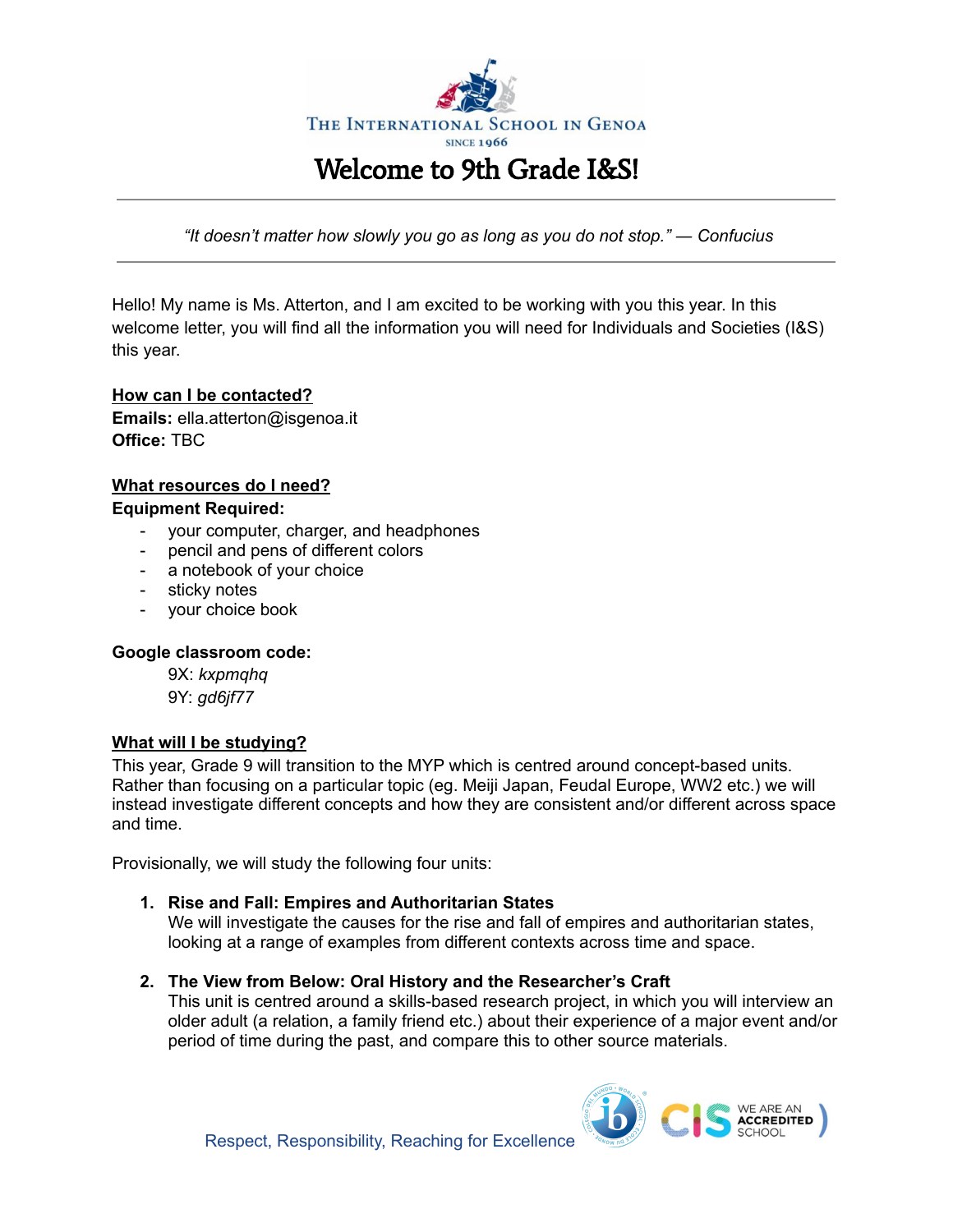

## **3. Sapiens: Population, Migration and the Environment**

We will explore the factors behind major population growth and how that is likely to affect the planet. Second part of the unit examines the causes of migration and how that can have an effect on the individuals that migrate and to some extent the local communities.

### **4. Sustainability and Climate Change**

This unit explores the major challenges around sustainability and climate change, including the food system, water scarcity and sustainable tourism.

#### **How will I be assessed?**

Students will be assessed inline with the ISG Assessment Policy. Students will be assessed by using both formative and summative assessments. Formative assessments will take place during every lesson and summative assessments at the end of a unit. This could be in the form of a presentation, poster, essay, traditional exam or other method of assessment. Students will be assessed using the IB MYP assessment rubrics and receive feedback within 2 weeks of submitting the assessment. Assessments will be announced at least one week in advance.

### **Homework expectations:**

Homework is assigned to support learning in the classroom. For I&S, much of your homework will involve reading and/or listening to podcasts or videos. Now that you are in Grade 9, it is important that you practice managing your time, as this is a vital skill in the DP.

Any materials you need will be posted on Google Classroom.

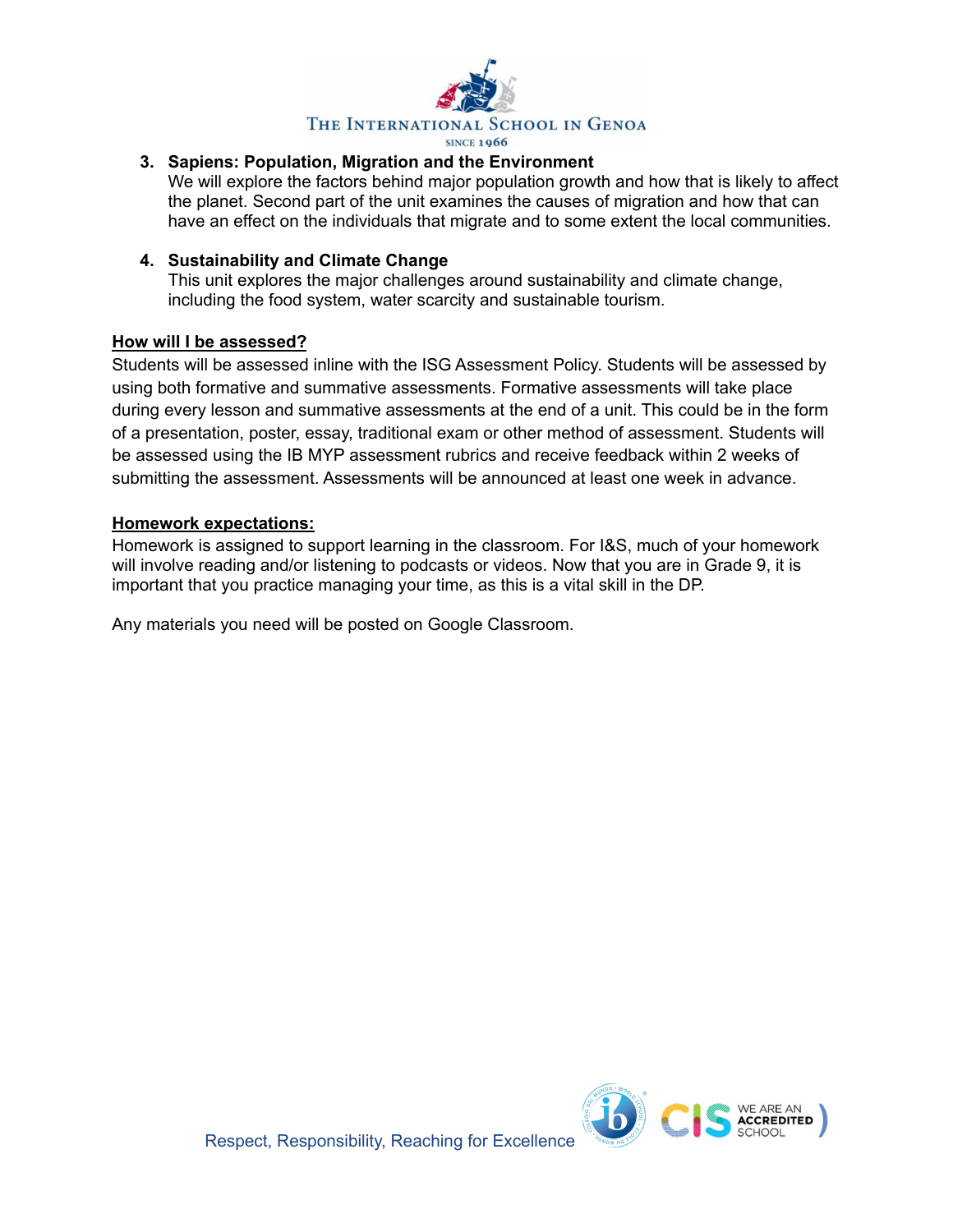

Welcome to Grade 9 Italian B. In this welcome letter, you will find all the information you will need for this course.

**Teachers:** Laura Rossi

## **How can I contact my teachers?**

**Emails:** laura.rossi@isgenoa.it

## **What resources do I need?**

**Equipment Required:** An A4 lined notebook, a complete pencil case (pen, pencils, coloured pencils, eraser, sharpener, scissors and glue), a laptop.

## **Course Textbook:**

- A1: Espresso ragazzi. Corso di italiano (Vol. 1): Libro studente e esercizi
- A2: Espresso ragazzi. Corso di italiano (Vol. 2): Libro studente e esercizi
- B1: Espresso ragazzi. Corso di italiano (Vol. 3): Libro studente e esercizi

## **Google classroom code:** *6qbmner*

## **What will I be studying?**

According to the student's level of proficiency in Italian, the course will aim at developing and improving competencies in the 4 macro skills of language: listening, speaking, reading and writing, through purposeful and engaging activities. Students will be involved in task-based activities aimed at promoting interaction and language development in real-life contexts. Reading in Italian will be an important component of the course, as well as developing and improving grammar awareness.

## **How will I be assessed?**

**Assessment:** Students will be assessed inline with the ISG Assessment Policy. Students will be assessed by using both formative and summative assessments. Formative assessments will take place during every lesson and summative assessments at the end of a unit. This could be in the form of a presentation, poster, essay, traditional exam or other method of assessment. Students will be assessed using the IB MYP assessment rubrics and receive feedback within 2 weeks of submitting the assessment. Assessments will be announced at least one week in advance.

**Homework expectations:** Students will receive 30 minutes of homework each week. Homework will relate to the unit of study. Homework is an extremely important element of learning, so students should strive to complete homework on time and to a high standard.

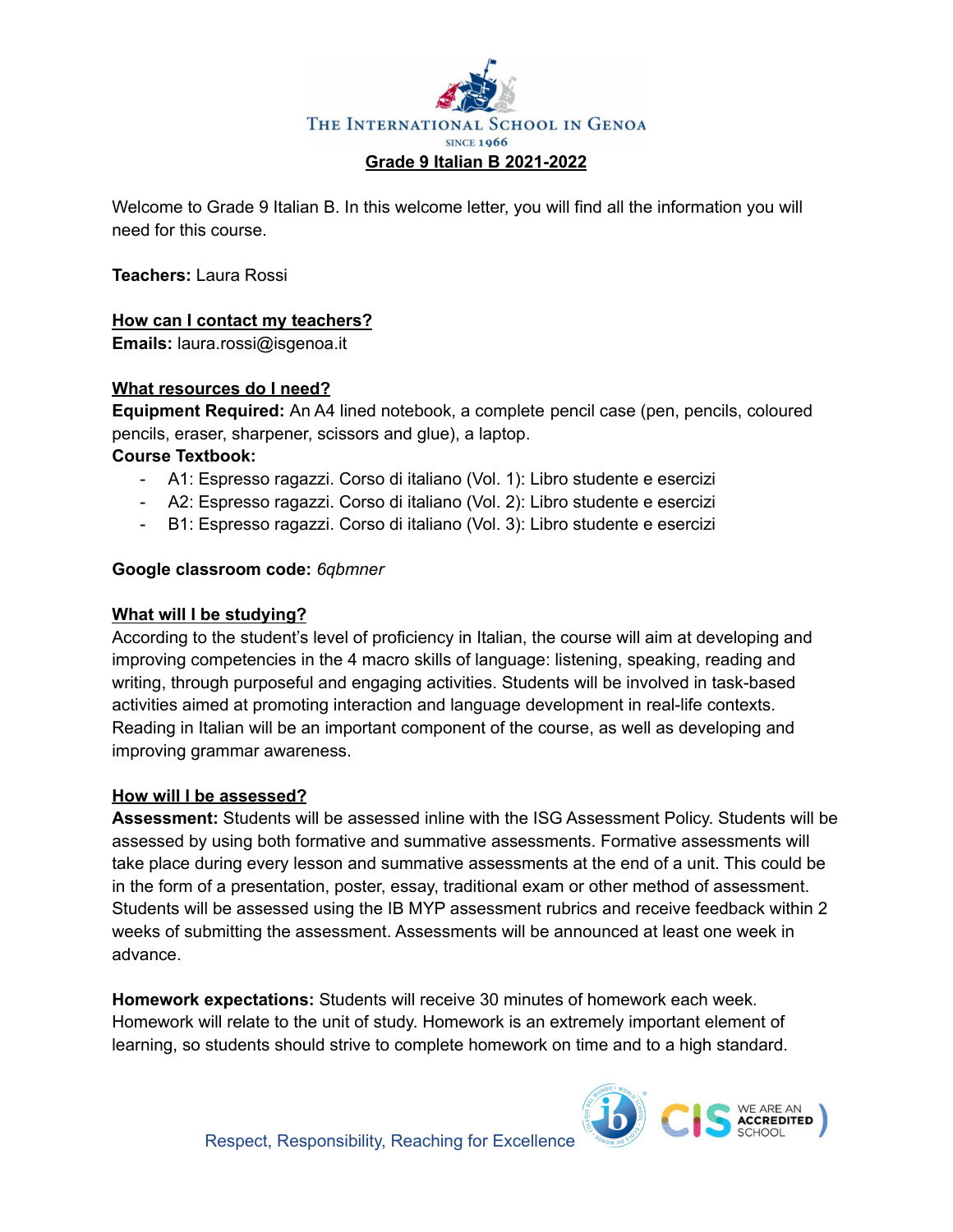

# Welcome to 9th grade English

Teacher: Mr. Stam eric.stam@isgenoa.it

# **Find new ways of seeing**

This year we will learn to see the world differently by looking through the eyes of people from other cultures. Our journey will take us across the world.

We will arrive home as better readers, writers, speakers and thinkers. We will have developed strong skills of inference, a deep understanding of the relationship between literature and the forces that create it, and a fuller appreciation for the beauty and complexity of the world and its citizens.

## **Assessment**

Students will be assessed inline with the ISG Assessment Policy. Students will be assessed by using both formative and summative assessments. Formative assessments will take place during every lesson and summative assessments at the end of a unit, with some longer-form summatives starting during the unit itself. This could be in the form of a presentation, poster, essay, traditional exam or other method of assessment. Students will be assessed using the IB MYP assessment rubrics and receive feedback within 2 weeks of submitting the assessment. Assessments will be announced at least one week in advance.

# **Expectations**

# Homework

Homework expectations: Students will receive 1.5 - 2.5 hours of homework each week. Homework will relate to the unit of study. Homework is an extremely important element of learning, so students should strive to complete homework on time and to a high standard. Homework will often include reading to prepare for class. If there are problems with completing homework it is best to explain these the day the homework is set, not the day it is due.

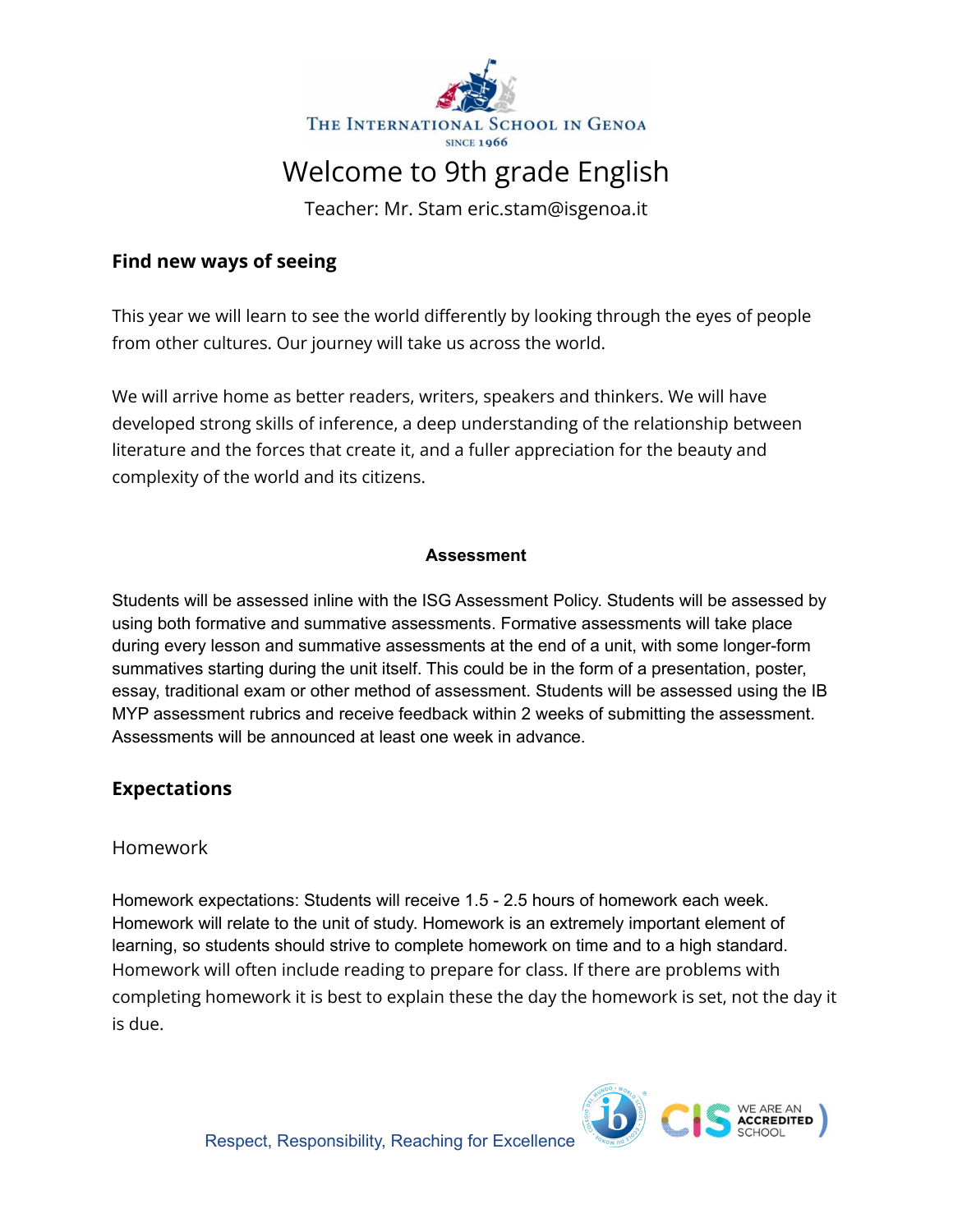

# Managebac and Google Drive

We will create most of our work in Google applications, and submit it through Managebac. Work should be stored in carefully-organised folders on Google drive. Expectations for most assignments will be posted in Classroom.

# Communication

I'm always happy to hear from you if you have questions or concerns about any assignments, or anything else class-related. Feel free to email me or speak to me in person.

# Reading

Perhaps most importantly, your growth this year will be closely correlated to the amount of reading you complete. We must all have another book we are reading apart from the assignment reading, and except at times when the assigned reading is significant we should be reading our choice books every day.

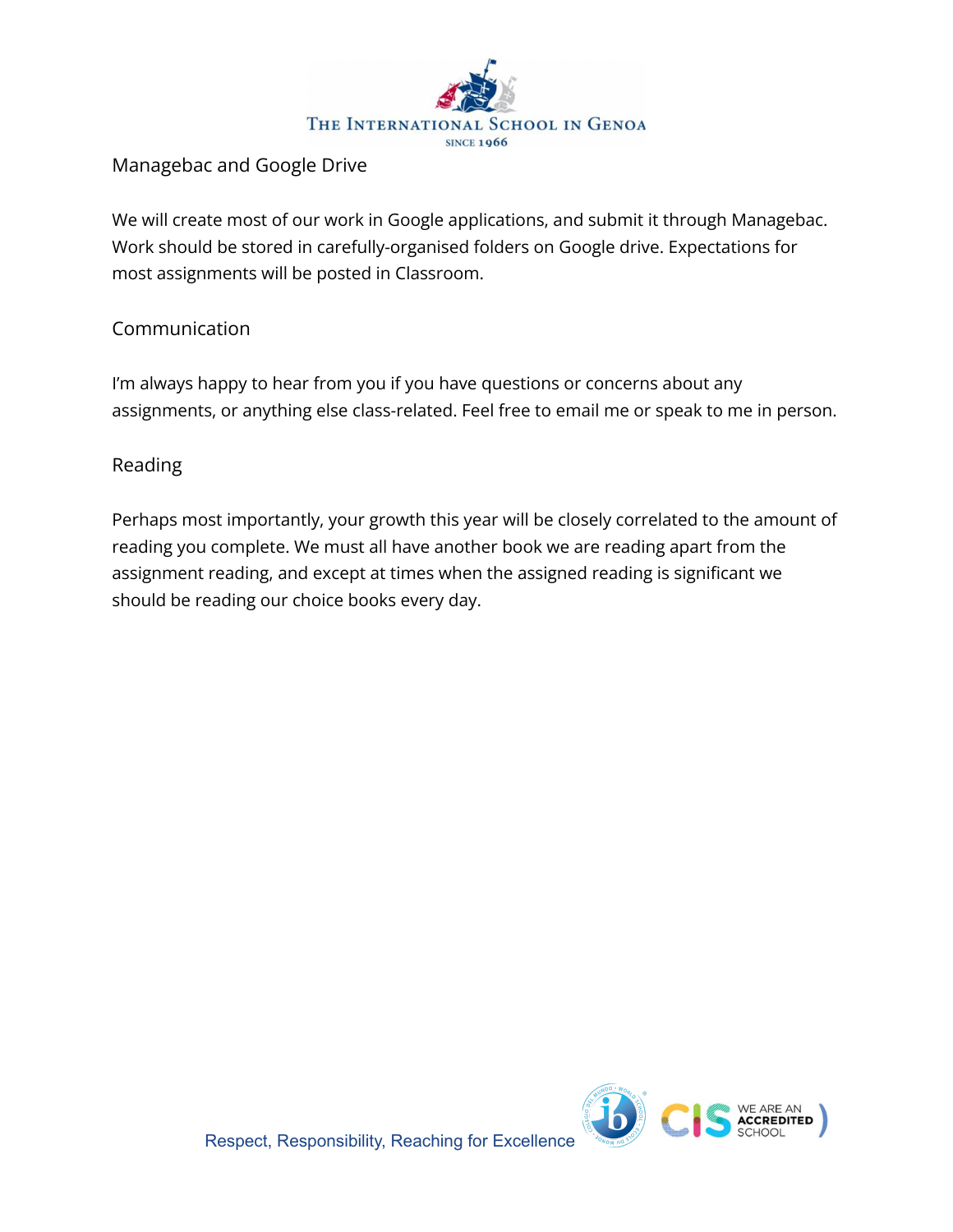

Welcome to Grade 9 Spanish. In this welcome letter, you will find all the information you will need for this course.

**Teachers:** Laura Rossi

## **How can I contact my teachers?**

**Emails:** laura.rossi@isgenoa.it

## **What resources do I need?**

**Equipment Required:** An A4 lined notebook, a complete pencil case (pen, pencils, coloured pencils, eraser, sharpener, scissors and glue), a laptop.

## **Course Textbook:**

- MYP Spanish Language Acquisition Phases 3 & 4
- Spanish English Bilingual Visual Dictionary

## **Google classroom code:** *zcmrmyo*

### **What will I be studying?**

According to the student's level of proficiency in Spanish, the course will aim at developing and improving competencies in the 4 macro skills of language: listening, speaking, reading and writing, through purposeful and engaging activities. Students will be involved in task-based activities aimed at promoting interaction and language development in real-life contexts. Reading in Spanish will be an important component of the course, as well as developing and improving grammar awareness.

## **How will I be assessed?**

**Assessment:** Students will be assessed inline with the ISG Assessment Policy. Students will be assessed by using both formative and summative assessments. Formative assessments will take place during every lesson and summative assessments at the end of a unit. This could be in the form of a presentation, poster, essay, traditional exam or other method of assessment. Students will be assessed using the IB MYP assessment rubrics and receive feedback within 2 weeks of submitting the assessment. Assessments will be announced at least one week in advance.

**Homework expectations:** Students will receive 30 minutes of homework each week. Homework will relate to the unit of study. Homework is an extremely important element of learning, so students should strive to complete homework on time and to a high standard.

![](_page_5_Picture_17.jpeg)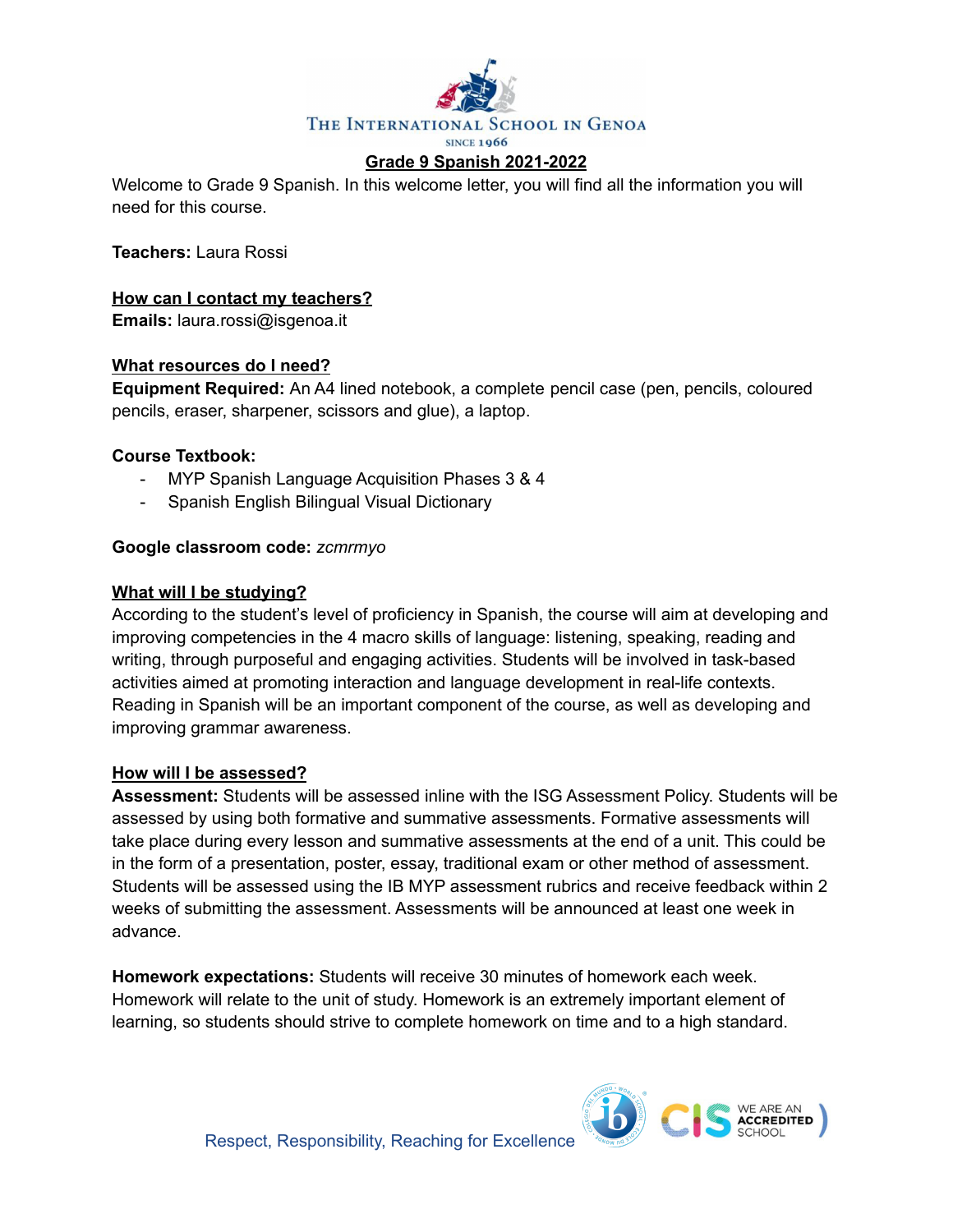![](_page_6_Picture_0.jpeg)

Welcome to Grade *9 IB MYP Visual Arts*. In this welcome letter, you will find all the information you will need for this course.

**Teachers:** *Massimo Palazzi*

**How can I contact my teachers? Emails:** *massimo.palazzi@isgenoa.it* **Office:** *213*

**What resources do I need? Equipment Required:** *2B pencil, eraser, sharpener, A4 hard cover sketchbook, laptop* **Course Textbook: Google classroom code:** *4mjepoo*

## **What will I be studying?**

*Visual language will be explored by focusing on the role of space and composition in the making of effective pictures. Through the practice of different media, ranging from drawing to digital photography, students will reinforce their skills and learn how to make up a work of art without having a preconceived plan.*

*By analyzing how one's understanding of the world is affected by experiencing visual imagery, students will learn about the different purposes of art in respect of the concept of identity. The observation of relevant criteria from traditional and contemporary cultural contexts will be applied to examine and reflect on other's works, and plan some personal ones.*

## **How will I be assessed?**

**Assessment:** Students will be assessed inline with the ISG Assessment Policy. Students will be assessed by using both formative and summative assessments. Formative assessments will take place during every lesson and summative assessments at the end of a unit. This could be in the form of a studio work, a presentation, an essay or other method of assessment. Students will be assessed using the IB MYP assessment rubrics and receive feedback within 2 weeks of submitting the assessment. Assessments will be announced at least one week in advance.

**Homework expectations:** Students will receive *20* minutes of homework each week. Homework will relate to the unit of study. Homework is an extremely important element of learning, so students should strive to complete homework on time and to a high standard.

**ACCREDITED**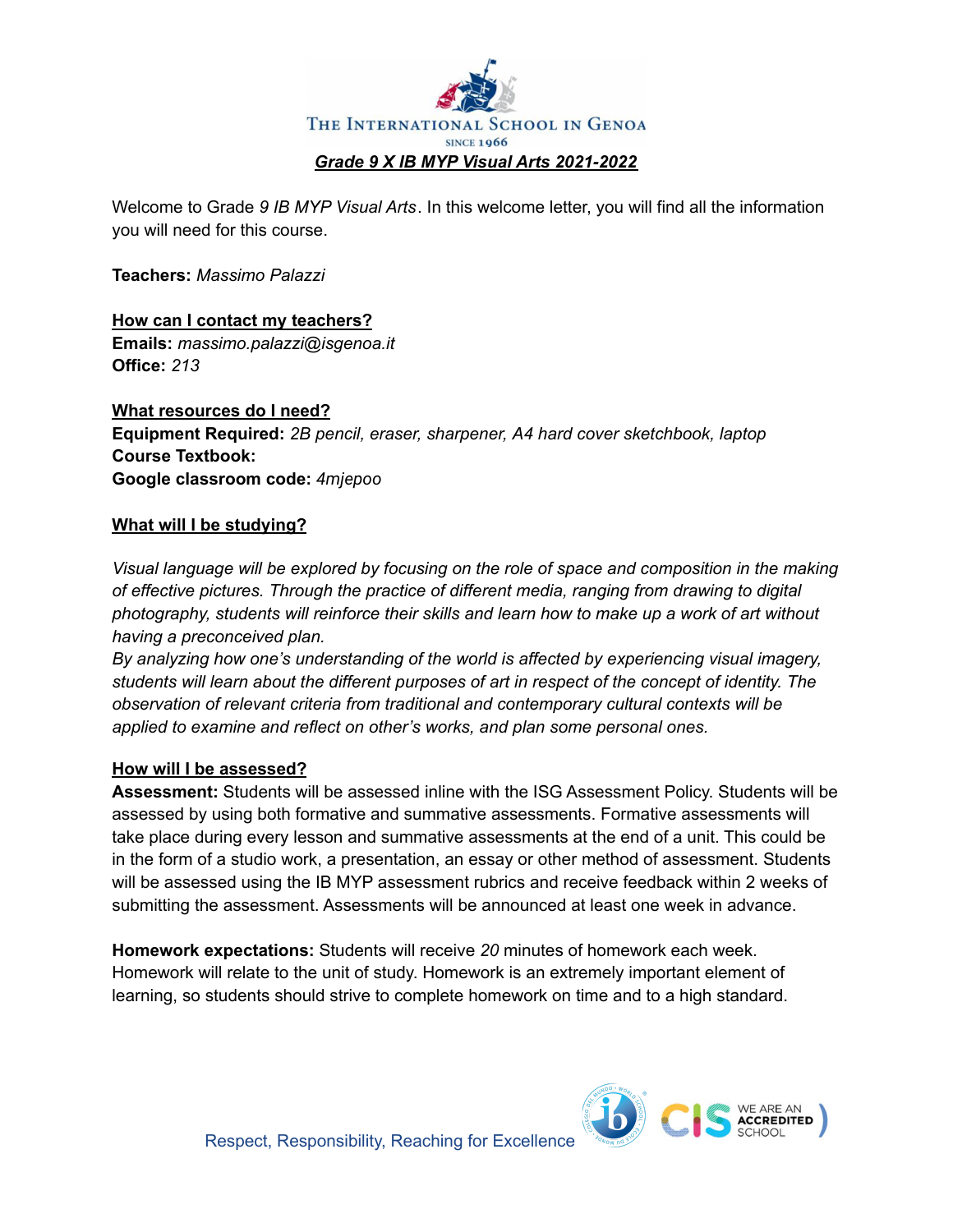![](_page_7_Picture_0.jpeg)

Welcome to Grade *9 IB MYP Visual Arts*. In this welcome letter, you will find all the information you will need for this course.

**Teachers:** *Massimo Palazzi*

**How can I contact my teachers? Emails:** *massimo.palazzi@isgenoa.it* **Office:** *213*

**What resources do I need? Equipment Required:** *2B pencil, eraser, sharpener, A4 hard cover sketchbook, laptop* **Course Textbook: Google classroom code:** *xhg7fhc*

## **What will I be studying?**

*Visual language will be explored by focusing on the role of space and composition in the making of effective pictures. Through the practice of different media, ranging from drawing to digital photography, students will reinforce their skills and learn how to make up a work of art without having a preconceived plan.*

*By analyzing how one's understanding of the world is affected by experiencing visual imagery, students will learn about the different purposes of art in respect of the concept of identity. The observation of relevant criteria from traditional and contemporary cultural contexts will be applied to examine and reflect on other's works, and plan some personal ones.*

## **How will I be assessed?**

**Assessment:** Students will be assessed inline with the ISG Assessment Policy. Students will be assessed by using both formative and summative assessments. Formative assessments will take place during every lesson and summative assessments at the end of a unit. This could be in the form of a studio work, a presentation, an essay or other method of assessment. Students will be assessed using the IB MYP assessment rubrics and receive feedback within 2 weeks of submitting the assessment. Assessments will be announced at least one week in advance.

**Homework expectations:** Students will receive *20* minutes of homework each week. Homework will relate to the unit of study. Homework is an extremely important element of learning, so students should strive to complete homework on time and to a high standard.

**ACCREDITED** 

![](_page_7_Picture_12.jpeg)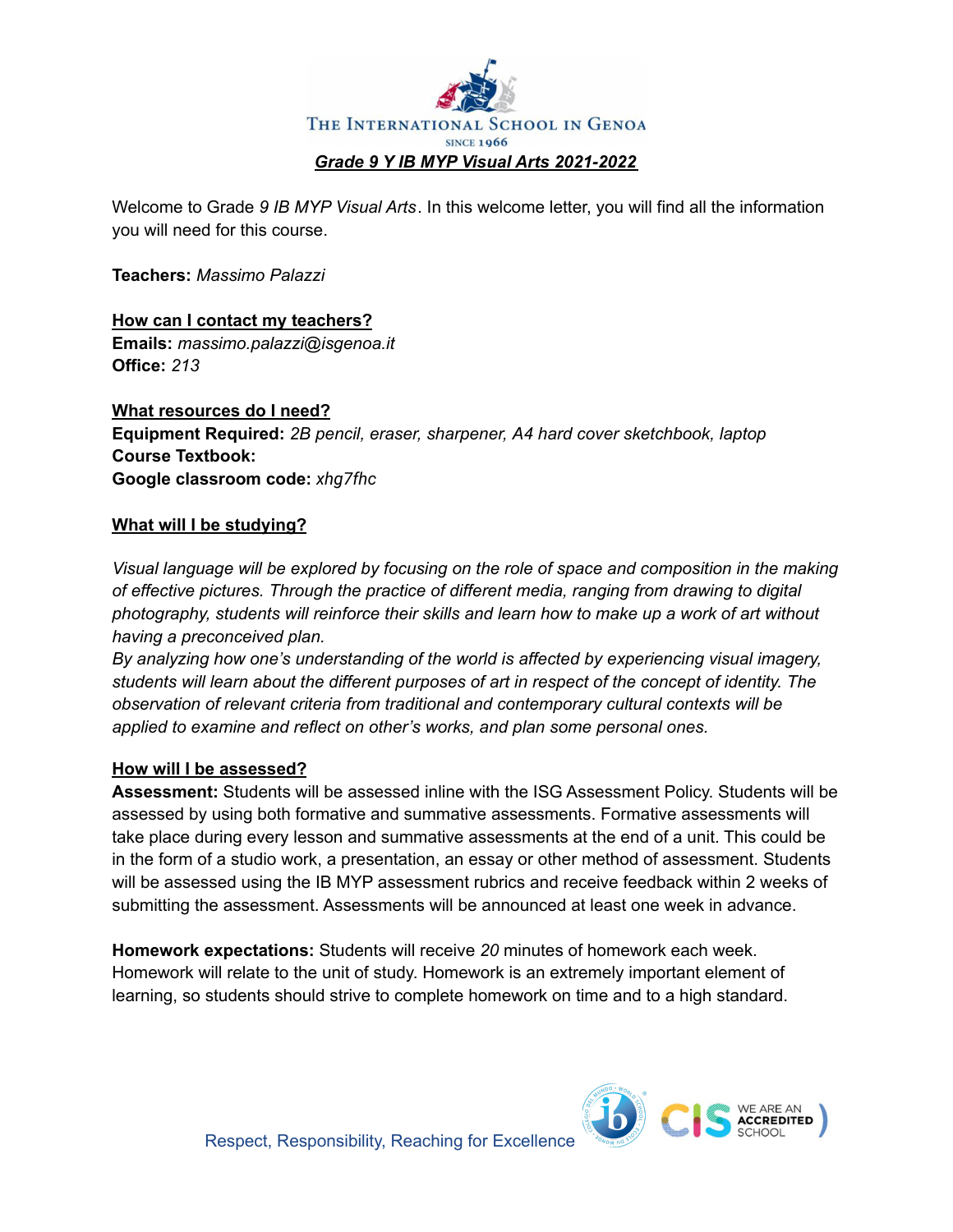![](_page_8_Picture_0.jpeg)

#### **9 grade**

Welcome to **9th Italiano A** In this welcome letter, you will find all the information you will need for this course.

**Teachers: F.Gabinio How can I contact my teachers? Emails: fulvia.gabinio@isgenoa.it Office: room 317**

## **What resources do I need?**

**Equipment Required:** Quaderno a righe formato A4 **Portalistini** 

**Course Textbook:** Antologia, Le parole del mondo vol. I- narrativa Parole e mito - Epica Il barone rampante, I.Calvino Assassinio sull'Orient express, A.Christie L'uomo invisibile, H.G.Wells

### **Google classroom code: 4rzhmh7**

## **What will I be studying?**

**Il corso di Italiano delinea un percorso di studio indirizzato all'acquisizione di strumenti linguistici, espressivi e di critica letteraria. Il corso si svilupperà sull'esame di quattro aree di competenza che permetteranno di acquisire competenze specifiche orali, scritte e creative, attraverso moduli diversificati di comunicazione Conoscenza e comprensione; Percorsi di indagine; Comunicazione; Riflessione.**

#### **How will I be assessed?**

**Assessment:** Students will be assessed inline with the ISG Assessment Policy. Students will be assessed by using both formative and summative assessments. Formative assessments will take place during every lesson and summative assessments at the end of a unit. This could be in the form of a presentation, poster, essay, traditional exam or other method of assessment. Students will be assessed using the IB MYP assessment rubrics and receive feedback within 2 weeks of submitting the assessment. Assessments will be announced at least one week in advance.

![](_page_8_Picture_13.jpeg)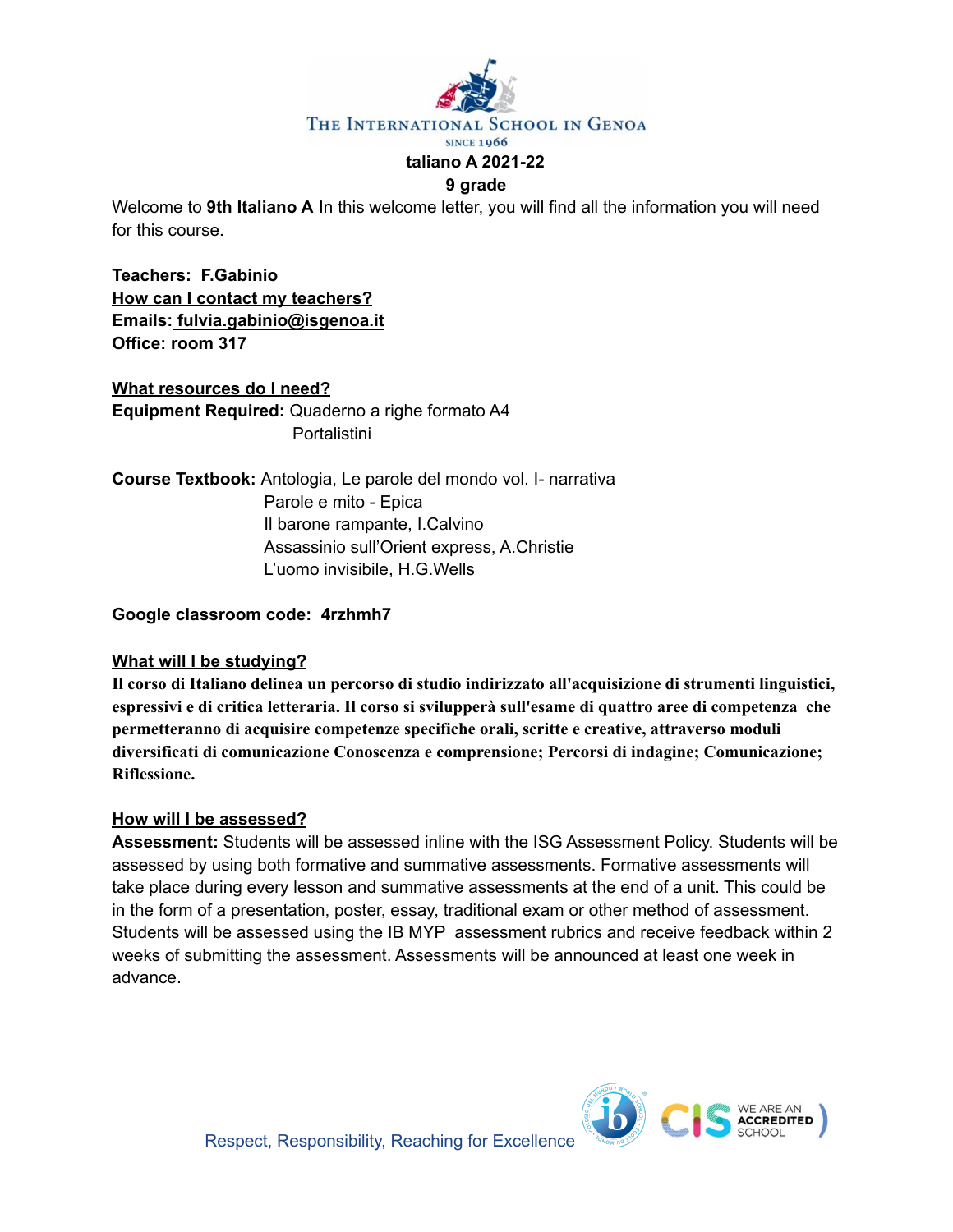![](_page_9_Picture_0.jpeg)

**Homework expectations:** Students will receive 40 minutes of homework each week. Homework will relate to the unit of study. Homework is an extremely important element of learning, so students should strive to complete homework on time and to a high standard.

![](_page_9_Picture_2.jpeg)

Respect, Responsibility, Reaching for Excellence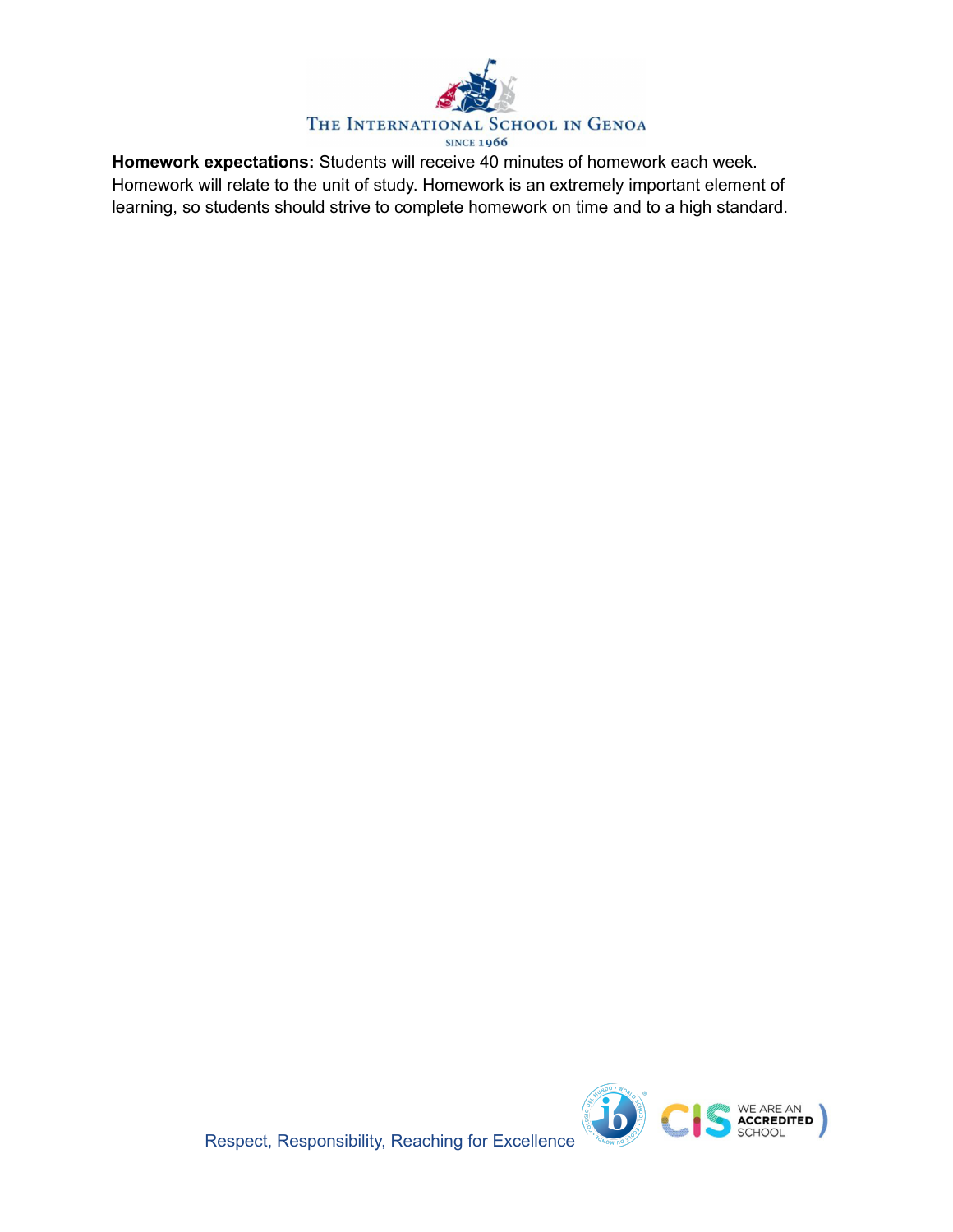![](_page_10_Picture_0.jpeg)

Welcome to grade 6 Physical and Health Education. In this welcome letter, you will find all the information you will need for this course.

#### **Teachers: Lucy Deas**

**How can I contact my teacher? Email: [lucy.deas@isgenoa.it](mailto:lucy.deas@isgenoa.it) Office: Gym balcony**

#### **What resources do I need?**

#### **Equipment Required:**

- ISG PHE team T-shirt (white or grey)
- Shorts / leggings / Tracksuit bottoms (Sweatshirt or waterproof rain jacket if wet)
- Indoor sneakers for the gyms (appropriate sports shoes)
- Water bottle

#### **Google classroom code: 4ebe25y (9X) y5vucfd (9Y)**

#### **What will I be studying? PHE Curriculum units**

- 
- Invasion games e.g. Soccer, Unihockey, Handball, Touch Rugby, Basketball
- Creative movement e.g. Dance, Gymnastics, aerobics, yoga
- Health Related Fitness e.g. Distance running, Circuit training, Orienteering
- Net Games e.g. Volleyball, Badminton, Table Tennis
- Track and field athletics e.g. Running, Jumping and throwing events
- Striking & Fielding games e.g. Softball, Cricket
	-

#### **How will I be assessed?**

**Assessment:** Students will be assessed inline with the ISG Assessment Policy. Students will be assessed by using both formative and summative assessments. Formative assessments will take place during every lesson and summative assessments at the end of a unit. This could be in the form of a presentation, poster, essay, traditional exam or other method of assessment. Students will be assessed using the IB MYP assessment rubrics and receive feedback within 2 weeks of submitting the assessment. Assessments will be announced at least one week in advance.

| Criterion A | Knowing and understanding            |
|-------------|--------------------------------------|
| Criterion B | Planning for performance             |
| Criterion C | Applying and performing              |
| Criterion D | Reflecting and improving performance |

**Home Learning expectations:** Students will receive 30 minutes of homework each week relating to the unit of study. This is an extremely important element of learning, so students should strive to complete work on time and to a high standard.

![](_page_10_Picture_25.jpeg)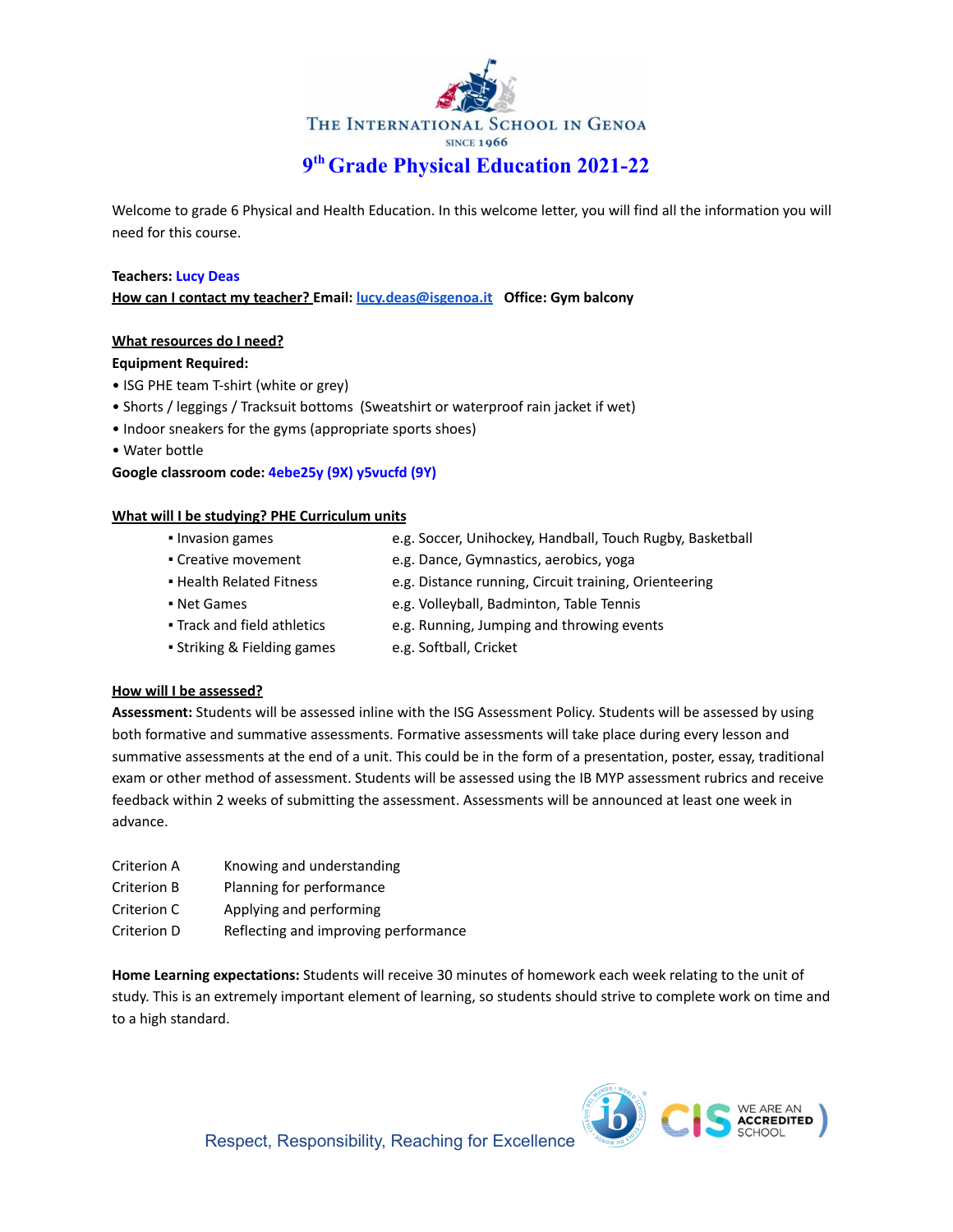![](_page_11_Picture_0.jpeg)

Welcome to Grade 9 IB MYP Science. In this welcome letter, you will find all the information you will need for this course.

**Teachers: Giovanna Lavagnini and David Kubenk How can I contact my teachers? Emails: david.kubenk@isgenoa.it Office: 312**

## **What resources do I need?**

**Equipment Required:** square notebook, simple calculator, ruler and portalistini **Course Textbook:** *Hodder Education MYP Year 4 and 5 Biology, Chemistry and Physics* **Google classroom code: gmym2gt**

## **What will I be studying?**

Students will cover basic experimental techniques as they learn about matter, forces and organisms. The year will be divided into 3 trimesters, whereby Physics, Chemistry and Biology will be explored. On March 18th 9Y will be working Miss Lavagnini who will be teaching Chemistry.

| Trimester | Subject   | <b>Teacher</b> |
|-----------|-----------|----------------|
|           | Biology   | <b>Kubenk</b>  |
| -2        | Physics   | <b>Kubenk</b>  |
| -3        | Chemistry | Lavagnini      |

## **How will I be assessed?**

**Assessment:** Students will be assessed inline with the ISG Assessment Policy. Students will be assessed by using both formative and summative assessments. Formative assessments will take place during every lesson and summative assessments at the end of a unit. This could be in the form of a presentation, poster, essay, traditional exam or other method of assessment. Students will be assessed using the IB MYP/DP assessment rubrics and receive feedback within 2 weeks of submitting the assessment. Assessments will be announced at least one week in advance.

**Homework expectations:** Students will receive 90 minutes of homework each week. Homework will relate to the unit of study. Homework is an extremely important element of learning, so students should strive to complete homework on time and to a high standard.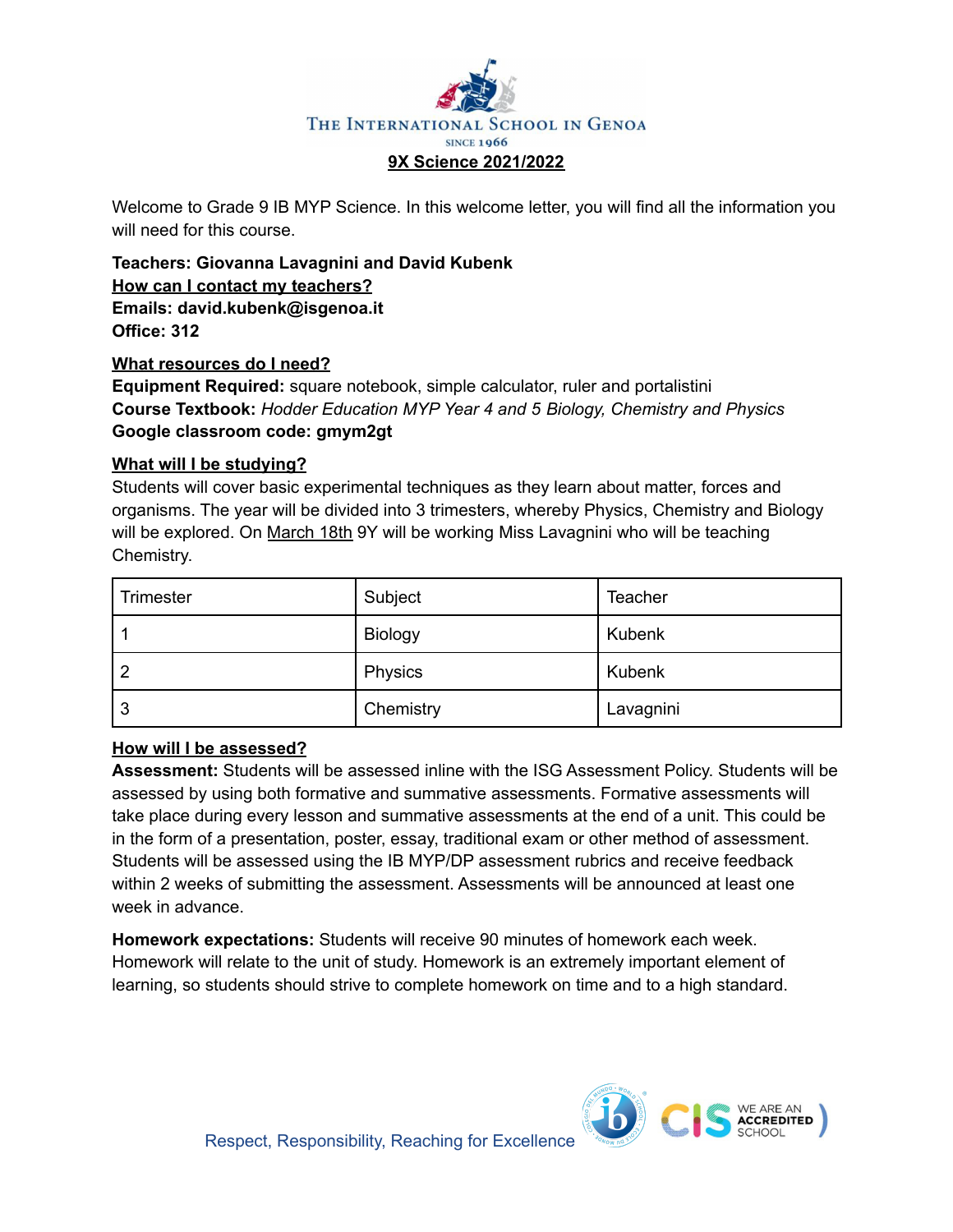![](_page_12_Picture_0.jpeg)

Welcome to Grade 9 IB MYP Science. In this welcome letter, you will find all the information you will need for this course.

**Teachers: Giovanna Lavagnini How can I contact my teachers? Emails: giovanna.lavagnini@isgenoa.it Office: 312**

## **What resources do I need?**

**Equipment Required:** square notebook, simple calculator, ruler and portalistini **Course Textbook:** *Hodder Education MYP Year 4 and 5 Biology, Chemistry and Physics* **Google classroom code: dvlnsb4**

## **What will I be studying?**

Students will cover basic experimental techniques as they learn about matter, forces and organisms. The year will be divided into 3 trimesters, whereby Physics, Chemistry and Biology will be explored. On March 18th 9Y will be working Mr. Kubenk who will be teaching Biology.

| Trimester | Subject        | <b>Teacher</b> |
|-----------|----------------|----------------|
|           | Chemistry      | Lavagnini      |
| -2        | Physics        | Lavagnini      |
| l 3       | <b>Biology</b> | Kubenk         |

## **How will I be assessed?**

**Assessment:** Students will be assessed inline with the ISG Assessment Policy. Students will be assessed by using both formative and summative assessments. Formative assessments will take place during every lesson and summative assessments at the end of a unit. This could be in the form of a presentation, poster, essay, traditional exam or other method of assessment. Students will be assessed using the IB MYP assessment rubrics and receive feedback within 2 weeks of submitting the assessment. Assessments will be announced at least one week in advance.

**Homework expectations:** Students will receive minutes of homework each week. Homework will relate to the unit of study. Homework is an extremely important element of learning, so students should strive to complete homework on time and to a high standard.

![](_page_12_Picture_11.jpeg)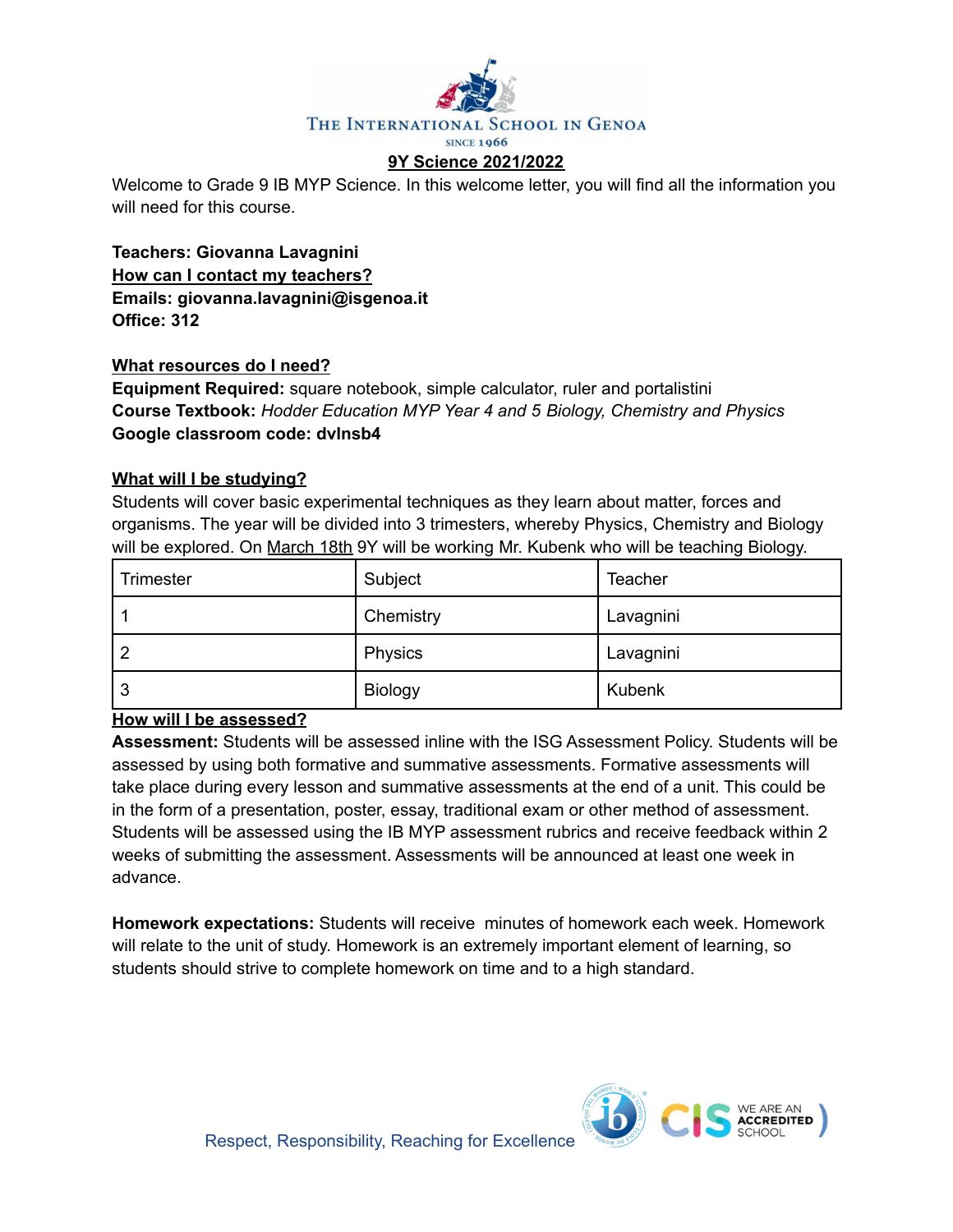![](_page_13_Picture_0.jpeg)

Welcome to Grade *9* math. In this welcome letter, you will find all the information you will need for this course.

**Teachers:** *Lauren House, Derek Hamm*

## **How can I contact my teachers?**

**Emails:** *[lauren.house@isgenoa.it,](mailto:lauren.house@isgenoa.it) [derek.hamm@isgenoa.it](mailto:derek.hamm@isgenoa.it)* **Office:** Miss House: *313, Mr Hamm: 312*

## **What resources do I need?**

**Equipment Required:** *Pencil, pen, ruler, sharpener, eraser, notebook, scientific + graphing calculator, protractor, pair of compasses, fully charged laptop* **Course Textbook:** *IB MYP Mathematics 4&5 Standard (Hamm), IB MYP Mathematics 4&5 Extended (House)* **Google classroom code:** *Miss House: 4iho7qa , Mr Hamm: 6kjikom*

## **What will I be studying?**

Units of study include: What are the chances? (probability), A model of equality (Algebraic expressions and equations), A whole range of things (Data and statistics), Going around and around (circle, segments and 3D shapes and orientation), "Can I exchange this please?" (conversions), Are you saying I'm irrational? (The number system), Back to the beginning (patterns and quadratic functions)

## **How will I be assessed?**

**Assessment:** Students will be assessed inline with the ISG Assessment Policy. Students will be assessed by using both formative and summative assessments. Formative assessments will take place during every lesson and summative assessments at the end of a unit. This could be in the form of a presentation, poster, essay, traditional exam or other method of assessment. Students will be assessed using the IB MYP assessment rubrics and receive feedback within 2 weeks of submitting the assessment. Assessments will be announced at least one week in advance.

**Homework expectations:** Students will receive *60* minutes of homework each week. Homework will relate to the unit of study. Homework is an extremely important element of learning, so students should strive to complete homework on time and to a high standard.

![](_page_13_Picture_12.jpeg)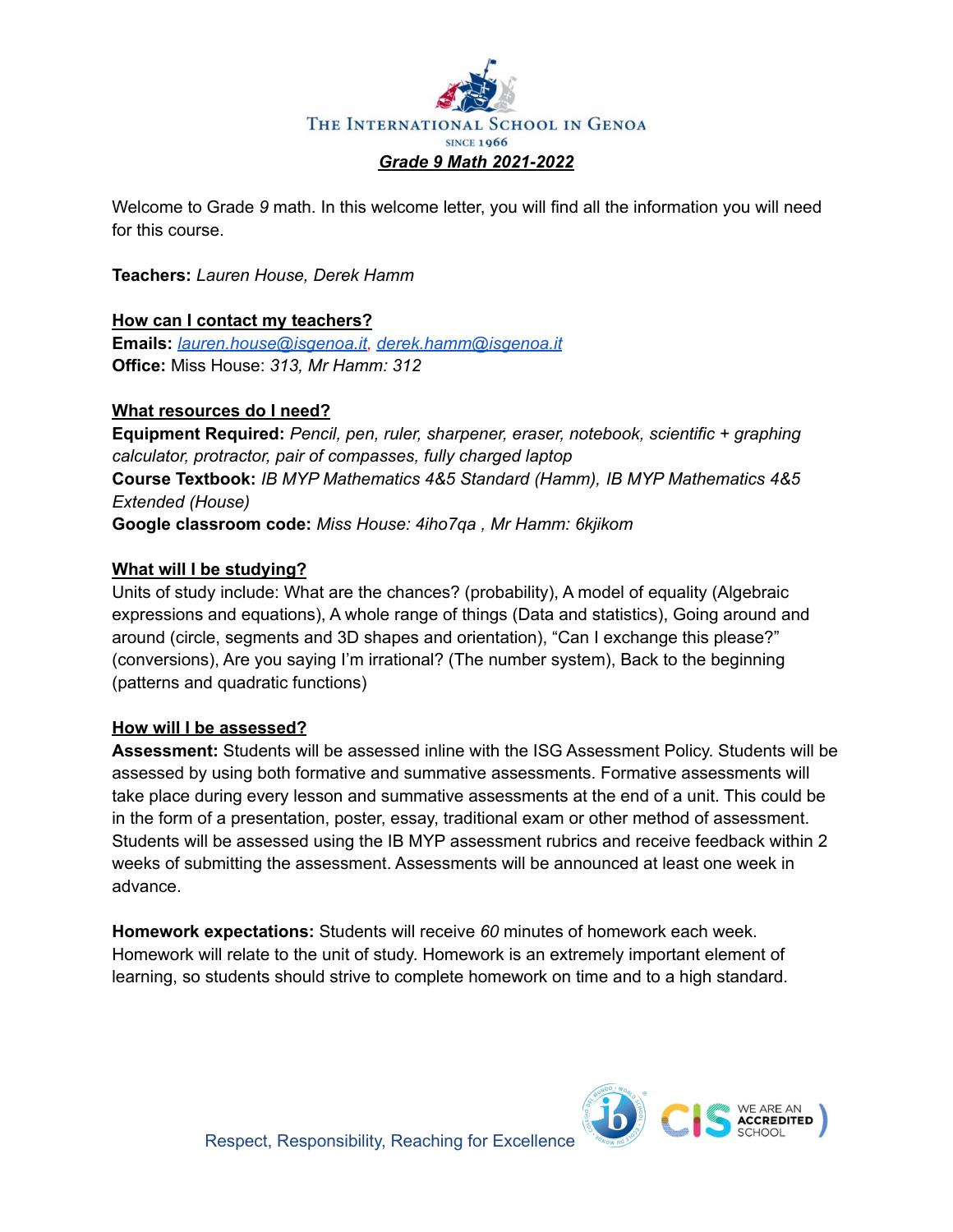![](_page_14_Picture_0.jpeg)

## *9th grade Music 2021-2022*

Welcome to *9th grade Music*. In this welcome letter, you will find all the information you will need for this course.

**Teachers: How can I contact my teachers? Emails: silviamanfredi@isgenoa.it Office:**

#### **What resources do I need?**

**Equipment Required:** *pencil and eraser, folder with plastic sleeves (portalistini)* **Course Textbook:** *Essentials of Music Theory by Alfred and music and handouts given by the teacher*

**Google classroom code:** kh6v3q6

#### **What will I be studying?**

*"Living Room Music". We will study music reading and writing, John Cage and contemporary/avant-garde music.*

#### **How will I be assessed?**

**Assessment:** Students will be assessed inline with the ISG Assessment Policy. Students will be assessed by using both formative and summative assessments. Formative assessments will take place during every lesson and summative assessments at the end of a unit. This could be in the form of a presentation, poster, essay, traditional exam or other method of assessment. Students will be assessed using the IB MYP/DP assessment rubrics and receive feedback within 2 weeks of submitting the assessment. Assessments will be announced at least one week in advance.

**Homework expectations:** Students will receive *20*-30 minutes of homework each week. Homework will relate to the unit of study. Homework is an extremely important element of learning, so students should strive to complete homework on time and to a high standard.

![](_page_14_Picture_12.jpeg)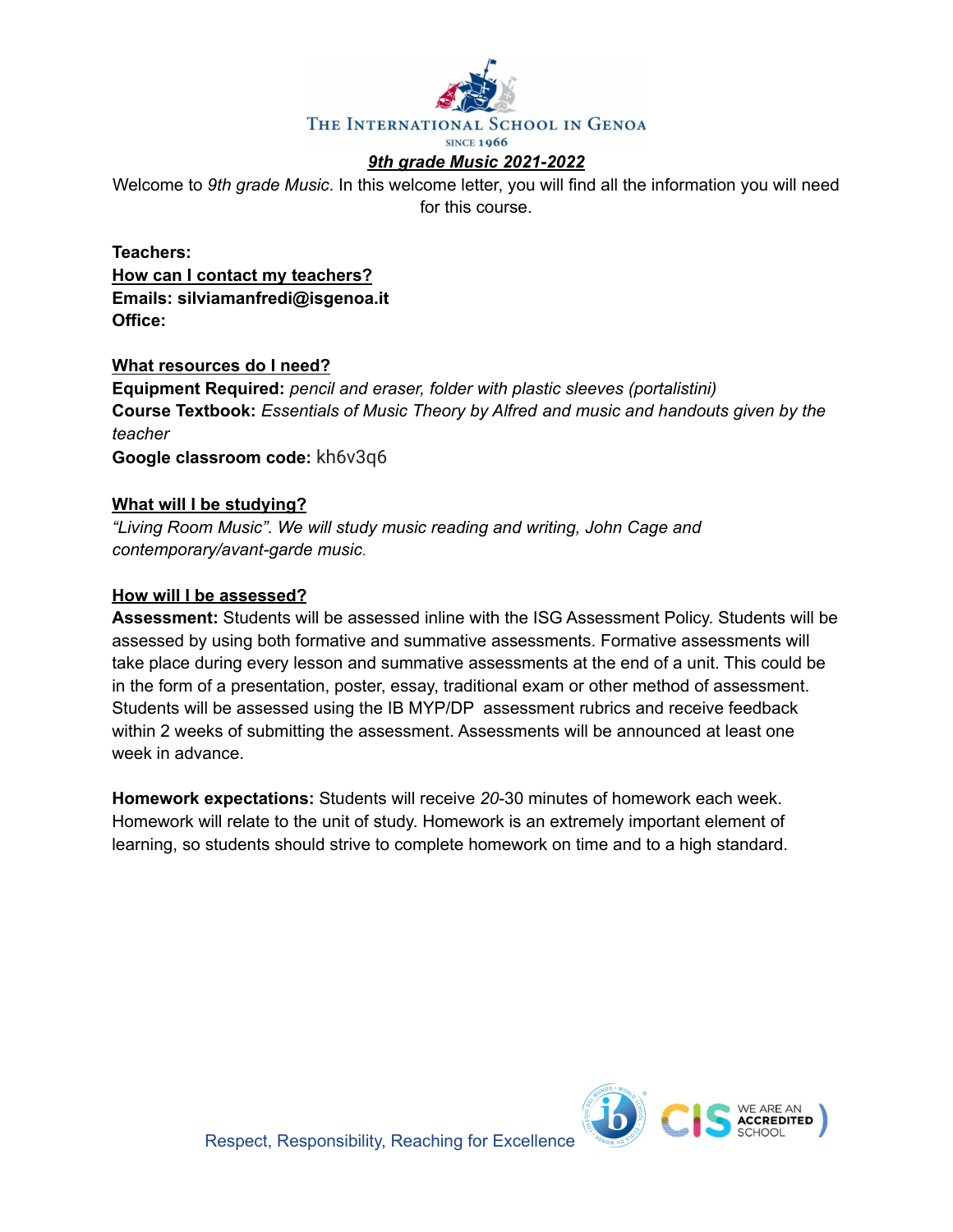![](_page_15_Picture_0.jpeg)

# **9 th Grade French, Mme Micheli**

## **Bienvenue en classe de français!**

### **Welcome note / Course Overview:**

The aim of the course is to become critical and competent communicators in French language and to develop an awareness and understanding of the perspectives of people through an inquiring and reflective approach to language learning. The cognitive, linguistic and sociocultural aspects of communication are intertwined in listening, speaking, reading and writing through authentic activities related to the MYP contents.

*(MYP, Language acquisition guide, from September 2020 to January 2021)*

Students are prepared to pass the DELF B1 exam in two years. The DELF is an official qualification awarded by the French Ministry of Education to certify the competency of candidates and is recognized all over the world.

#### **Overview of the units**

1. Bon appétit! 2.Voyages 3. Demain 4.Mes relations 5. Les sports 6. Les médias

### **Homework**

Students will receive homework three times a week, it will be written in ManageBac. As in the past, HW assigned on Monday will be due Monday, HW assigned on Tuesday will be due the next Tuesday and so one. It will last around 20 minutes; it is important to complete them on time and to a high standard.

#### **Assessment**

Students will be assessed inline with the ISG Assessment Policy. Students will be assessed by using both formative and summative assessments. Formative assessments will take place during every lesson and summative assessments at the end of a unit. This could be in the form of a presentation, poster, essay, traditional exam or other method of assessment. Students will be assessed using the IB MYP assessment rubrics and receive feedback within 2 weeks of submitting the assessment. Assessments will be announced at least one week in advance.

#### **Communication**

If a student is absent for a lesson, it is very important to catch up through ManageBac or for clarification write me to my email [eva.micheli@isgenoa.it](mailto:eva.micheli@isgenoa.it) or find me in my office **room 204**. **Resources used**:

*A' LA UNE , niveau 3, La Maison des Langues, 2021 livre de l'élève et cahier d'activités French, Language acquisition, Hodder Education Reading books*

**Equipment**: general stationary (notebook, coloured pencils, glue, scissors)

**Google classroom code: <https://classroom.google.com/c/Mzg1MDM3NTYzNjg5?cjc=eldgg76>**

![](_page_15_Picture_18.jpeg)